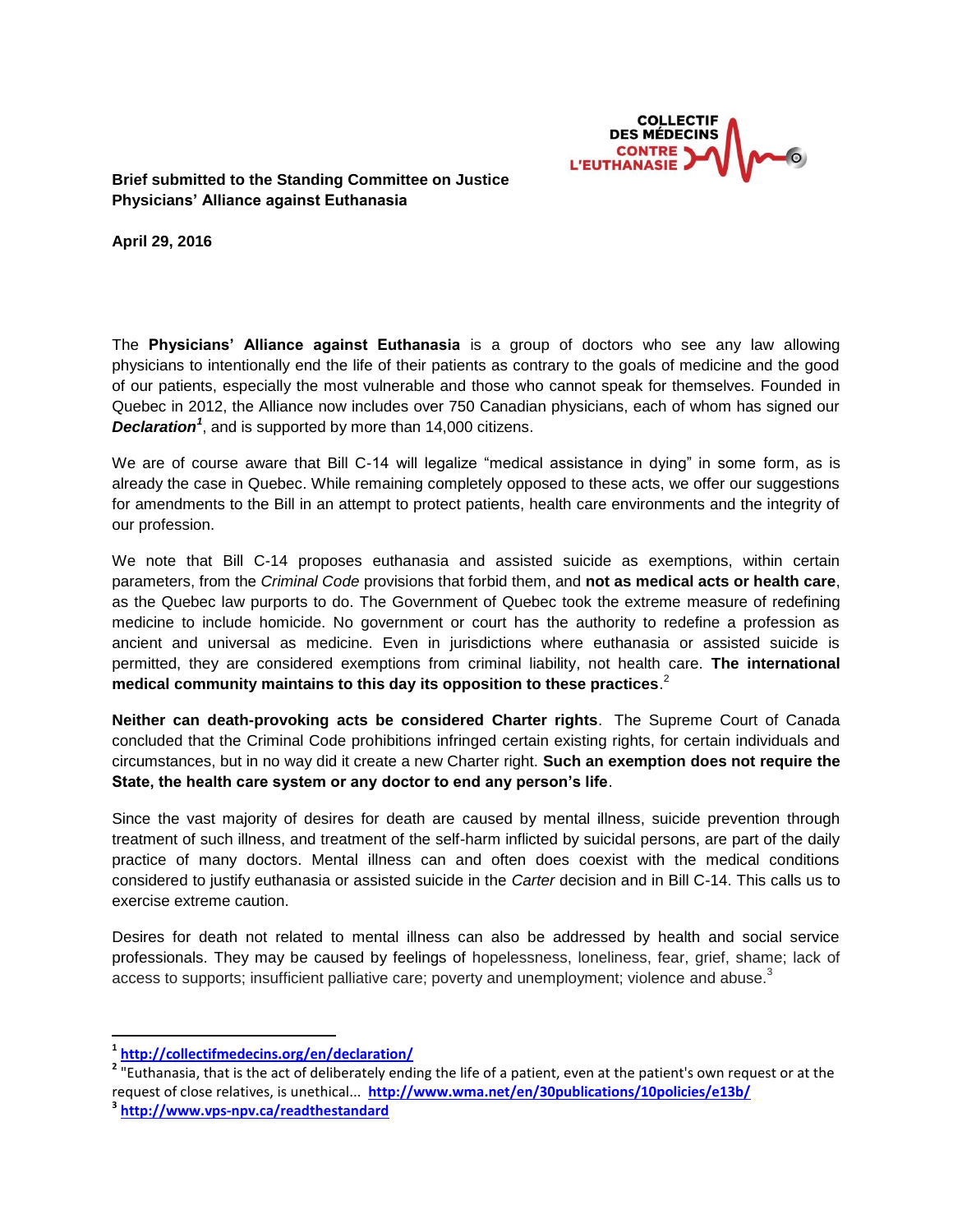Since euthanasia and assisted suicide are neither health care nor Charter rights, and are often sought because of circumstances that can be alleviated with proper intervention, **we fail to understand the concerns about access to death** that are being expressed in the public debate surrounding the *Carter* decision and the impending law.

Elderly and chronically and terminally ill Canadians do not need access to death. They need access to care: medical treatment, home care, care by family members or residential care. Try coming to the emergency room and being seen before you're exhausted and dehydrated. Try getting a family doctor. Long-term care is hopelessly backed up. Couldn't we focus on truly developing a national palliative care program? On expanding home care? On supporting families to care for sick and aging relatives? On innovative residential care?

To accept death as a solution to suffering is an **admission of defeat** before the difficult task of caring for all Canadians. In a recent letter to the Canadian Family Physician<sup>4</sup>, a doctor living with amyotrophic lateral sclerosis (ALS, the disease Gloria Taylor had) explains that he can choose life because he has the financial resources necessary and a loving family. He promotes the option of physician-assisted suicide for those who are not so lucky. Is that the choice we want for Canadians: **life for the rich and wellsurrounded, death for the poor and isolated?**

T**o facilitate access to death, while remaining unable to provide the care our citizens need, is irresponsible to say the least** and is **unworthy** of a progressive and prosperous country such as ours. We appreciate the Government's commitment to developing *non-legislative measures that would support the improvement of a full range of options for end-of-life care* (Preamble). This will have to be implemented at a truly high speed if we want the choice of life to be as available as death will soon be.

If you wish to show a true commitment to life for Canadians, this bill must contain protections for patients who are at risk of constraint to choose death for any of the reasons we have discussed. Limit access to "medical assistance in dying" to people with an illness, not a disease or disability. Limit it to those who are **in the last stages of a terminal illness**. Remove the protections for those who only **thought** the patient was eligible for death; these protect those causing patients' deaths (health care workers or family members) and endanger patients. Require prior authorization by a Court; otherwise none of the supposed safeguards will have any value, as patients can and will doctor-shop until they find two willing physicians.

While some Canadian doctors and health care institutions are willing to cause patients' deaths, most are not<sup>5</sup>, not out of selfish concerns, as some have suggested, but out of concern for our patients. There is **no justification for imposing any duty to implement this political decision**, which is foreign to our profession, **on medicine as a whole or on any individual practitioner or institution.** Attempts to do so are already being seen, both in Quebec $^6$  and in Ontario<sup>7</sup>.

Quebec was a pioneer in bringing palliative care to North America. Since euthanasia was legalized in Quebec four months ago, one excellent palliative care physician has compared her daily life to "living in a war zone". Another retired early, the day the law came into effect. Highly skilled doctors and nurses, who have given years and decades to the care of dying patients, are suffering burn-out, taking sick leave and

<sup>5</sup> <http://www.physiciansforlife.org/many-canadian-doctors-will-not-provide-assisted-dying-assisted-suicide/>

 4 <http://www.cfp.ca/content/62/2/115.full?sid=8bb229d0-50fd-4859-b4ac-17b6af5cce5c>

 $^6$  An Act Respecting End of Life Care, s. 31:

[http://www2.publicationsduquebec.gouv.qc.ca/dynamicSearch/telecharge.php?type=2&file=/S\\_32\\_0001/S32\\_000](http://www2.publicationsduquebec.gouv.qc.ca/dynamicSearch/telecharge.php?type=2&file=/S_32_0001/S32_0001_A.html) [1\\_A.html](http://www2.publicationsduquebec.gouv.qc.ca/dynamicSearch/telecharge.php?type=2&file=/S_32_0001/S32_0001_A.html)

<sup>&</sup>lt;sup>7</sup> College of Physicians and Surgeons of Ontario: <u>http://www.cpso.on.ca/policies-publications/policy/professional-</u> [obligations-and-human-rights](http://www.cpso.on.ca/policies-publications/policy/professional-obligations-and-human-rights)